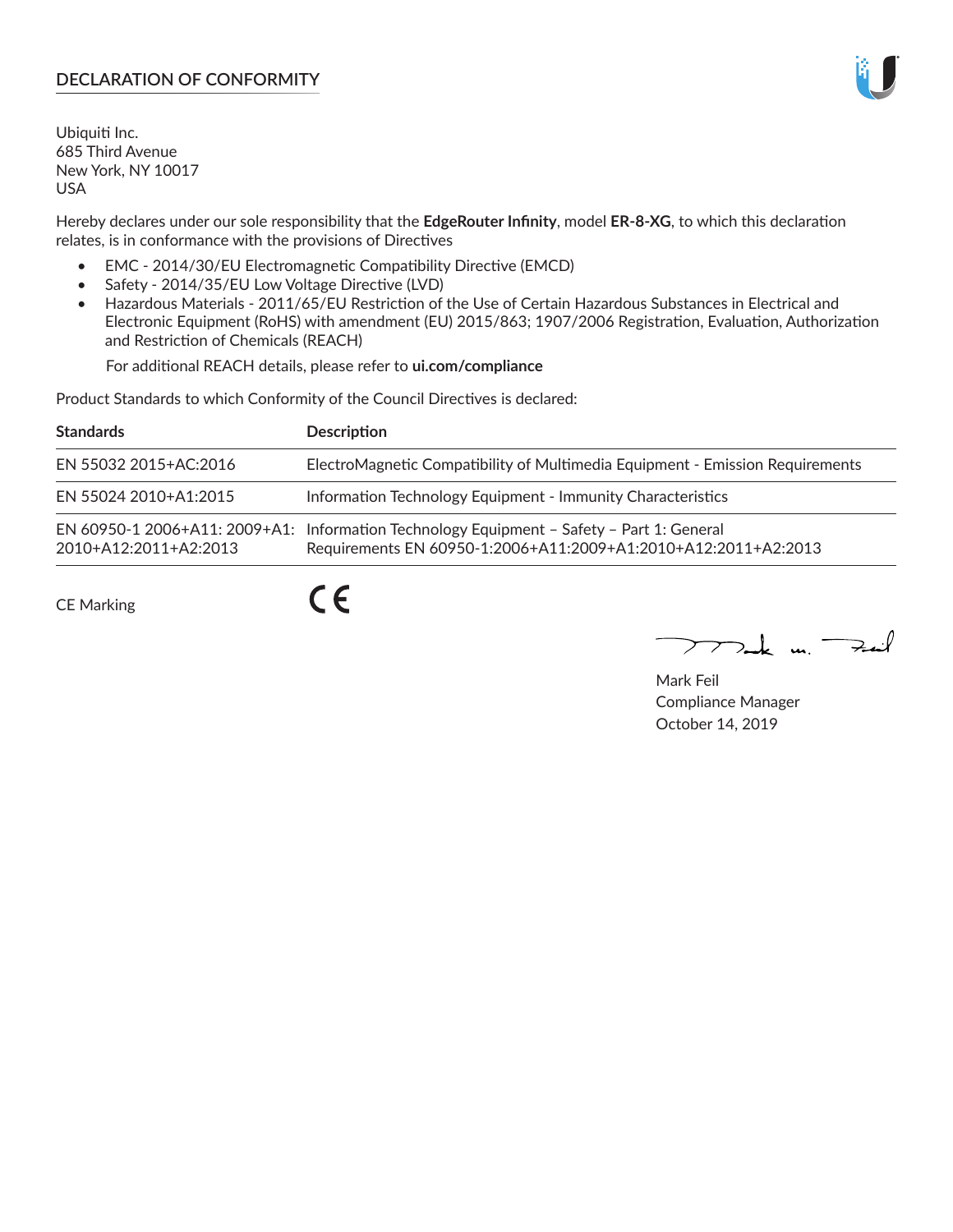# **DECLARATION OF CONFORMITY**



## **български** [Bulgarian]

С настоящото Ubiquiti декларира, че това устройство ER-8-XG е в съответствие със съществените изисквания и други приложими разпоредби на Директиви 2014/30/ЕС, 2014/35/ЕС.

## **Hrvatski** [Croatian]

Ubiquiti ovim putem izjavljuje da je ovaj uređaj ER-8-XG sukladan osnovnim zahtjevima i ostalim bitnim odredbama Direktiva 2014/30/EU, 2014/35/EU.

# **Čeština** [Czech]

Ubiquiti tímto prohlašuje, že toto ER-8-XG zařízení, je ve shodě se základními požadavky a dalšími příslušnými ustanoveními směrnic 2014/30/EU, 2014/35/EU.

## **Dansk** [Danish]

Hermed, Ubiquiti, erklærer at denne ER-8-XG enhed, er i overensstemmelse med de væsentlige krav og øvrige relevante krav i direktiver 2014/30/EU, 2014/35/EU.

## **Nederlands** [Dutch]

Hierbij verklaart Ubiquiti, dat deze ER-8-XG apparaat, in overeenstemming is met de essentiële eisen en de andere relevante bepalingen van richtlijnen 2014/30/EU, 2014/35/EU.

## **English**

Hereby, Ubiquiti, declares that this ER-8-XG device, is in compliance with the essential requirements and other relevant provisions of Directives 2014/30/EU, 2014/35/EU.

## **Eesti keel** [Estonian]

Käesolevaga Ubiquiti kinnitab, et antud ER-8-XG seade, on vastavus olulistele nõuetele ja teistele asjakohastele sätetele direktiivide 2014/30/EL, 2014/35/EL.

## **Suomi** [Finnish]

Täten Ubiquiti vakuuttaa, että tämä ER-8-XG laite, on yhdenmukainen olennaisten vaatimusten ja muiden sitä koskevien direktiivien 2014/30/EU, 2014/35/EU.

## **Français** [French]

Par la présente Ubiquiti déclare que l'appareil ER-8-XG, est conforme aux exigences essentielles et aux autres dispositions pertinentes des directives 2014/30/UE, 2014/35/UE.

## **Deutsch** [German]

Hiermit erklärt Ubiquiti, dass sich dieses ER-8-XG Gerät, in Übereinstimmung mit den grundlegenden Anforderungen und den anderen relevanten Vorschriften der Richtlinien 2014/30/EU, 2014/35/EU befindet.

## **Ελληνικά** [Greek]

Δια του παρόντος, Ubiquiti, δηλώνει ότι αυτή η συσκευή ER-8-XG, είναι σε συμμόρφωση με τις βασικές απαιτήσεις και τις λοιπές σχετικές διατάξεις των οδηγιών 2014/30/EE, 2014/35/EE.

## **Magyar** [Hungarian]

Ezennel Ubiquiti kijelenti, hogy ez a ER-8-XG készülék megfelel az alapvető követelményeknek és más vonatkozó 2014/30/EU, 2014/35/EU irányelvek rendelkezéseit.

## **Íslenska** [Icelandic]

Hér, Ubiquiti, því yfir að þetta ER-8-XG tæki er í samræmi við grunnkröfur og önnur viðeigandi ákvæði tilskipana 2014/30/ESB, 2014/35/ESB.

## **Italiano** [Italian]

Con la presente, Ubiquiti, dichiara che questo dispositivo ER-8-XG, è conforme ai requisiti essenziali ed alle altre disposizioni pertinenti delle direttive 2014/30/UE, 2014/35/UE.